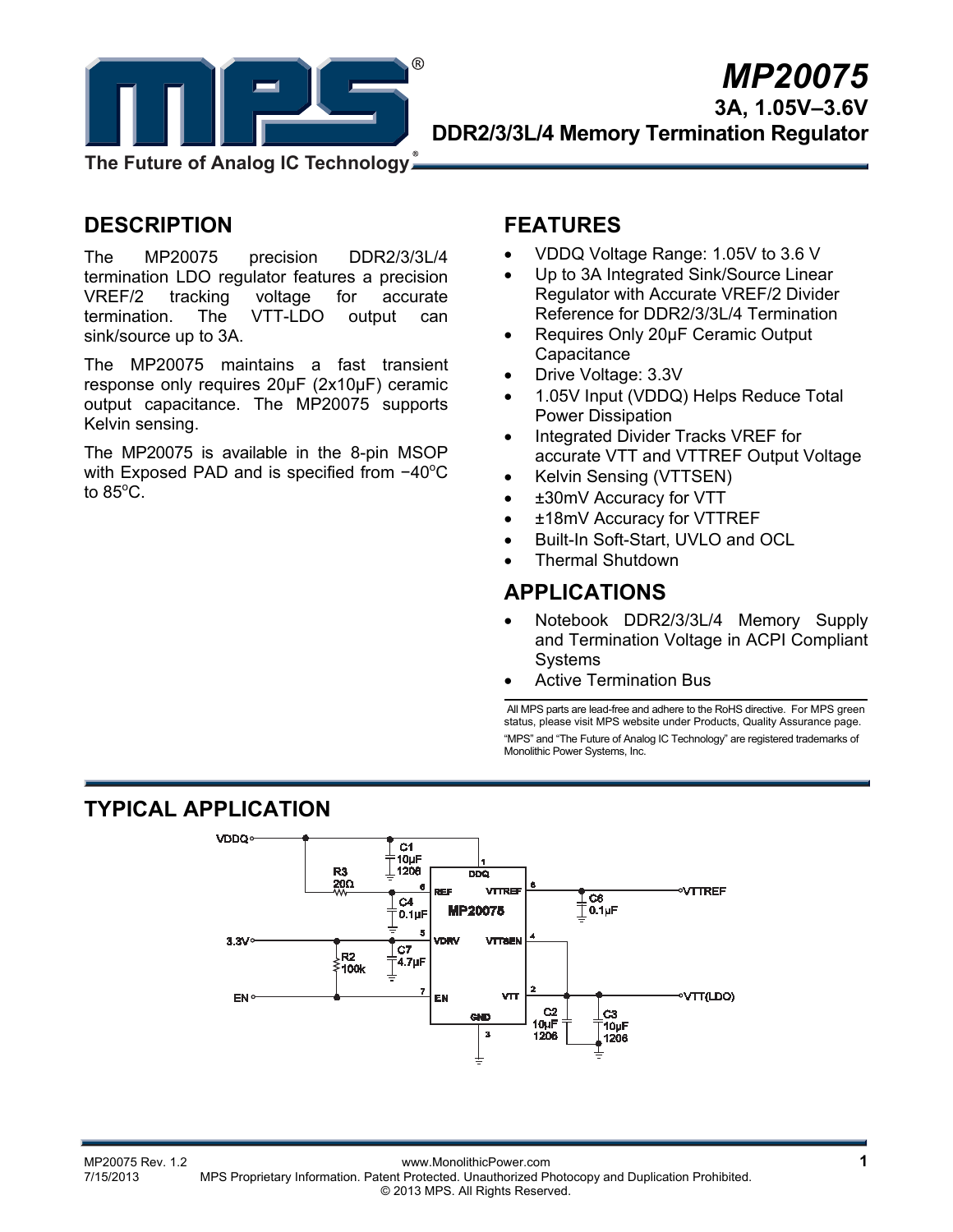

### **ORDERING INFORMATION**

| <b>Part Number*</b> | Package | <b>Top Marking</b> | Free Air Temperature $(T_A)$                       |  |
|---------------------|---------|--------------------|----------------------------------------------------|--|
| MP20075DH           | MSOP8E  | 20075              | ം +85°<br>$\Lambda$ $\Omega$ $\Omega$ to $\Lambda$ |  |

\* For Tape & Reel, add suffix –Z (e.g. MP20075DH–Z);

For RoHS Compliant Packaging, add suffix –LF (e.g. MP20075DH–LF–Z)

## **PACKAGE REFERENCE**



## **ABSOLUTE MAXIMUM RATINGS (1)**

| Continuous Power Dissipation $(T_A = +25^{\circ}C)^{(2)}$ |  |
|-----------------------------------------------------------|--|
|                                                           |  |
| Junction Temperature150°C                                 |  |
|                                                           |  |
| Storage Temperature  -50°C to +150°C                      |  |
|                                                           |  |

## *Recommended Operating Conditions* **(3)**

Drive Voltage VDRV.................... 3.0V to 3.5V Operating Junct. Temp  $(T_J)$  .......-40°C to +125°C

# *Thermal Resistance* **(4)** *θJA θJC*

MSOP8E.................................. 50...... 12... o C/W

#### **Notes:**

- 2) The maximum allowable power dissipation is a function of the maximum junction temperature  $T_J(MAX)$ , the junction-toambient thermal resistance  $\theta_{JA}$ , and the ambient temperature  $T_A$ . The maximum allowable continuous power dissipation at any ambient temperature is calculated by  $P_D(MAX)=(T_J(MAX)-T_J(MAX))$  $T_A$ )/  $\theta_{JA}$ . Exceeding the maximum allowable power dissipation will cause excessive die temperature, and the regulator will go into thermal shutdown. Internal thermal shutdown circuitry protects the device from permanent damage.
- 3) The device is not guaranteed to function outside of its operating conditions.
- 4) Measured on JESD51-7 4-layer board.

<sup>1)</sup> Exceeding these ratings may damage the device.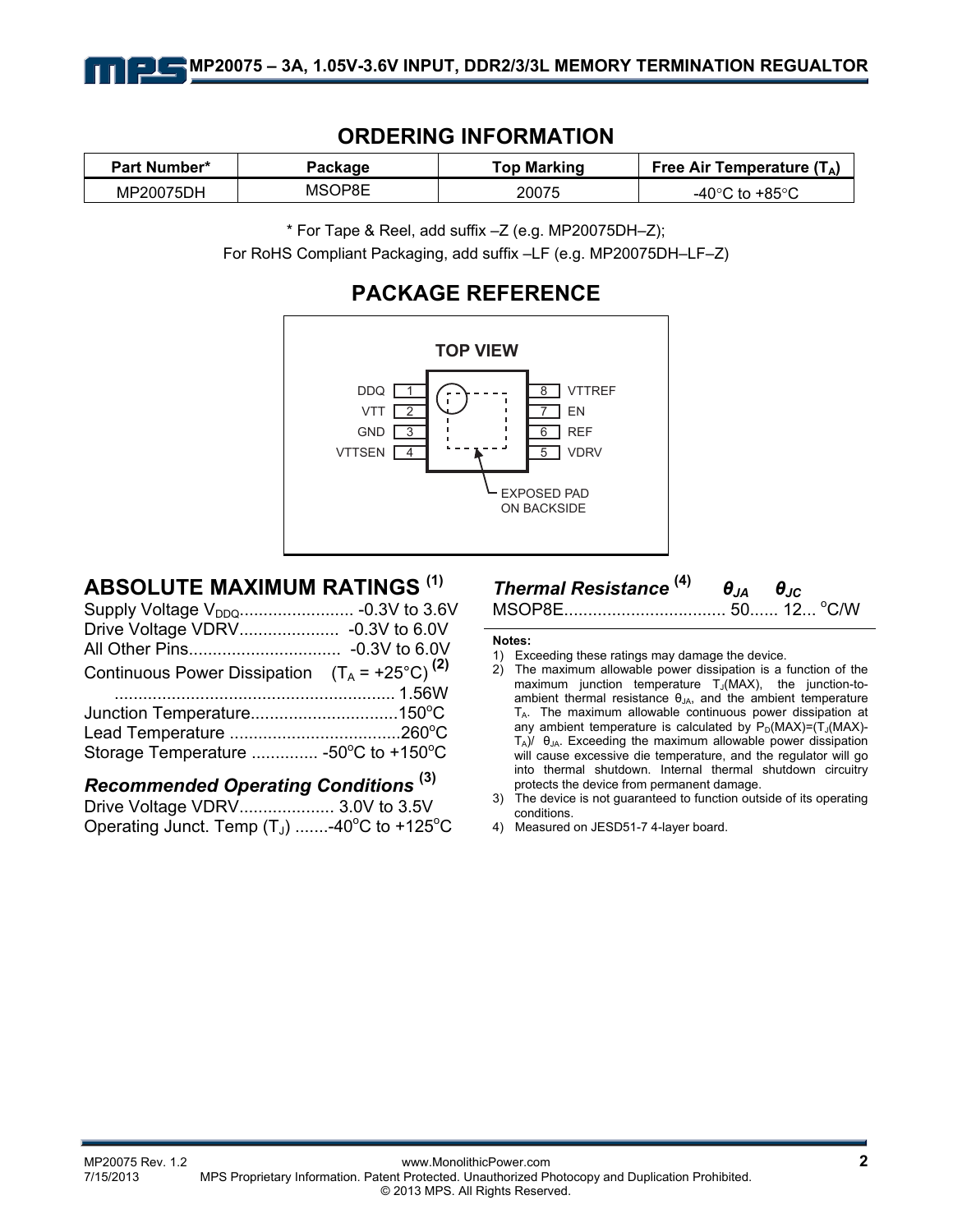### **ELECTRICAL CHARACTERISTICS**

**VDRV = 3.3V, TA = +25<sup>o</sup> C, unless otherwise noted.** 

| <b>Parameters</b>                                | Symbol           | <b>Test Condition</b>                                                                                  | <b>Min</b>     | <b>Typ</b>     | Max      | <b>Unit</b>    |  |
|--------------------------------------------------|------------------|--------------------------------------------------------------------------------------------------------|----------------|----------------|----------|----------------|--|
| <b>VDRV Operating Voltage</b>                    | <b>VDRV</b>      | ITT=3A                                                                                                 | 3.0            | 3.3            | 3.5      | $\vee$         |  |
| <b>VDRV Shut down current</b>                    | <b>IDRV SD</b>   | VDRV = 3.3 V, VDDQ=0V                                                                                  |                | 0.2            | 1.0      | μA             |  |
| <b>VDRV Operation Current</b>                    | <b>IDRV</b>      | <b>VEN H, VTT=0.75V</b>                                                                                |                | 1.3            | 3        | mA             |  |
| <b>Thermal Trip Point</b>                        | <b>TSD</b>       |                                                                                                        |                | 150            |          | $^{\circ}C$    |  |
| Hysteresis                                       | <b>TSDHYS</b>    |                                                                                                        |                | 25             |          | $\overline{c}$ |  |
| <b>VDDQ</b><br><b>UVLO</b><br>Upper<br>Threshold | VDDQUV+          | Rising Edge; hysteresis = 55mV                                                                         |                | 0.9            | 1.0      | V              |  |
|                                                  | dVTT0            | $1/2VREF - VTT$ , VREF = 1.8V,<br>$IVTT = 0$ to 3A (Sink Current)<br>$IVTT = 0$ to 3A (Source Current) | $-30$<br>$-30$ |                | 30<br>30 | mV             |  |
| VTT with Respect to 1/2VREF                      |                  | $1/2VREF - VTT$ , VREF = 1.5V,<br>$IVTT = 0$ to 3A (Sink Current)<br>$IVTT = 0$ to 3A (Source Current) | $-30$<br>$-30$ |                | 30<br>30 | mV             |  |
|                                                  |                  | 1/2VREF-VTT, VREF=1.35V<br>IVTT = 0 to 3A (Sink Current)<br>IVTT = 0 to 3A (Source Current)            | $-30$<br>$-30$ |                | 30<br>30 | mV             |  |
| <b>Source Current Limit</b>                      | <b>ILIMVTsrc</b> |                                                                                                        |                | 4.0            |          | A              |  |
| <b>Sink Current Limit</b>                        | <b>ILIMVTsnk</b> |                                                                                                        |                | 4.0            |          | A              |  |
| Soft-Start<br>Source<br>Current<br>Limit         | <b>ILIMVTSS</b>  |                                                                                                        |                | 1.0            |          | A              |  |
| Maximum Soft-Start Time                          | tssyttmax        | VREF=1.8, VDRV=3.3V                                                                                    |                | 9              |          |                |  |
|                                                  |                  | VREF=1.5V, VDRV=3.3V                                                                                   |                | $\overline{7}$ |          | μs             |  |
| <b>VTTREF Source Current</b>                     | <b>IVTTR</b>     | $VREF = 1.8 V or 1.5 V$                                                                                | 10             |                |          | mA             |  |
| VTTREF Accuracy Referred                         | dVTTR            | 1/2VREF - VTTR,<br>$VREF = 1.8 V$ .<br>IVTTR = $0mA$ to $10mA$                                         | -18            |                | 18       | mV             |  |
| to 1/2VREF                                       |                  | 1/2VREF - VTTR,<br>$VREF = 1.5 V$ .<br>$IVTTR = 0mA$ to 10mA                                           | $-15$          |                | 15       | mV             |  |
| EN Pin Threshold High                            | EN H             |                                                                                                        | 1.4            |                |          | $\vee$         |  |
| EN Pin Threshold Low                             | EN L             |                                                                                                        |                |                | 0.5      | $\vee$         |  |
| <b>EN Pin Input Current</b>                      | <b>IIN EN</b>    | $EN = 3.3 V$                                                                                           |                |                | 1.0      | μA             |  |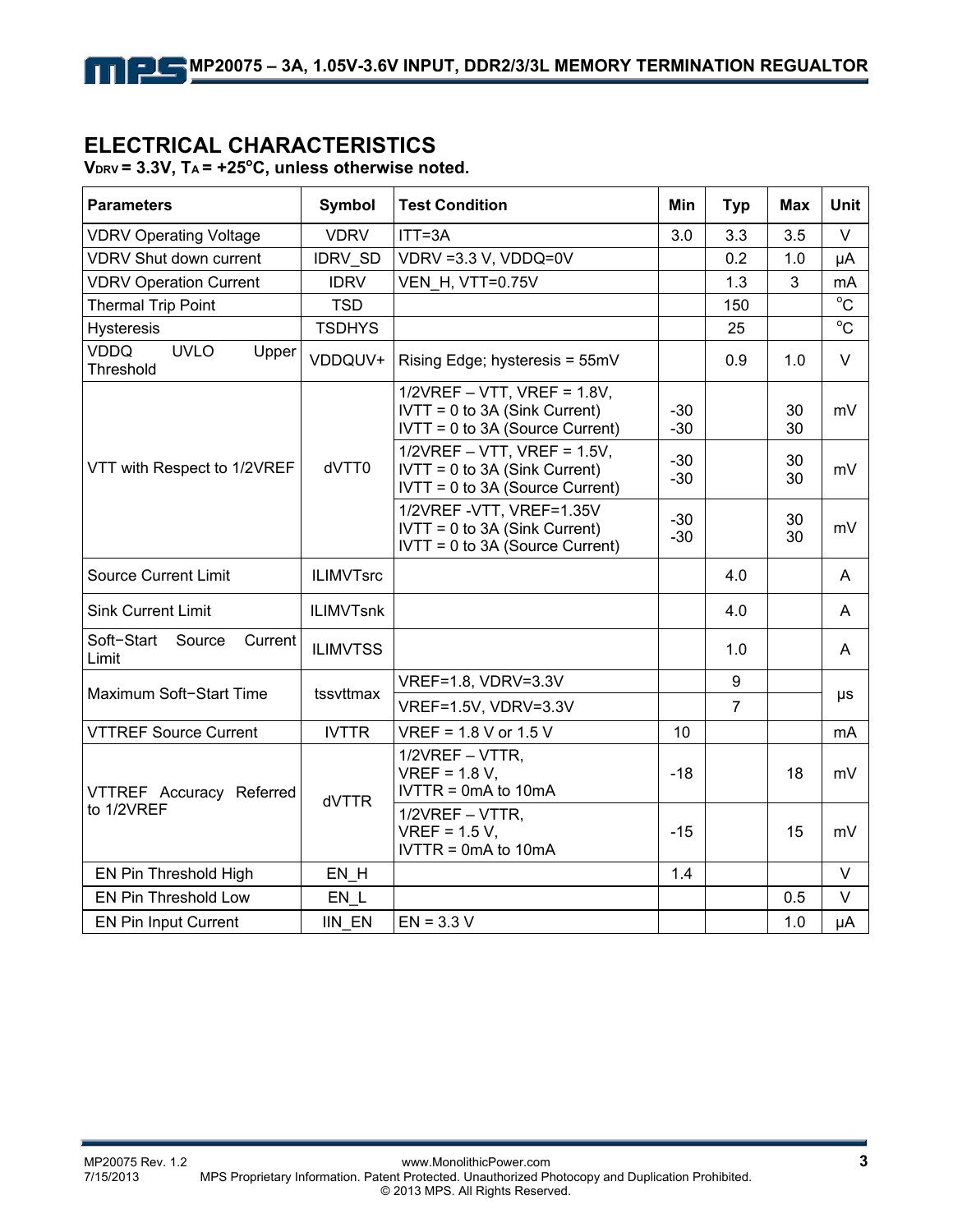# **PIN FUNCTIONS**

| Pin#           | <b>Name</b>            | <b>Description</b>                                                                                                                                                                                                   |  |  |  |
|----------------|------------------------|----------------------------------------------------------------------------------------------------------------------------------------------------------------------------------------------------------------------|--|--|--|
| 1              | <b>DDQ</b>             | Power input for VTT regulator. Bypass with a 10µF ceramic capacitor. It is normally<br>connected to the VDDQ of DDR2/3/3L/4 memory rail.                                                                             |  |  |  |
| $\overline{2}$ | VTT                    | Power output for the VTT LDO. Output is a precision VREF/2 voltage that tracks VREF.<br>Recommended bypass is 2x10µF ceramic capacitors.                                                                             |  |  |  |
| 3              | GND,<br>Exposed<br>Pad | The exposed pad and GND pin must be connected to the same ground plane.                                                                                                                                              |  |  |  |
| 4              | <b>VTTSEN</b>          | Kelvin sensed feedback signal.                                                                                                                                                                                       |  |  |  |
| 5              | <b>VDRV</b>            | Chip bias Voltage. Connect to 3.3V supply and bypass with a 4.7µF capacitor.                                                                                                                                         |  |  |  |
| 6              | <b>REF</b>             | LDO signal input for generating VDDQ/2 reference. Bypass with a 0.1µF capacitor.                                                                                                                                     |  |  |  |
| 7              | EN                     | VTT regulator enable input. EN HIGH will enable the MP20075 requires 100k pull-up<br>resistor.                                                                                                                       |  |  |  |
| 8              | <b>VTTREF</b>          | Precision buffered output for the system with a drive capability up to 10mA. The receiving<br>end of the DDR2/3/3L/4 memory cells requires this signal for their input comparator.<br>Bypass with a 0.1µF capacitor. |  |  |  |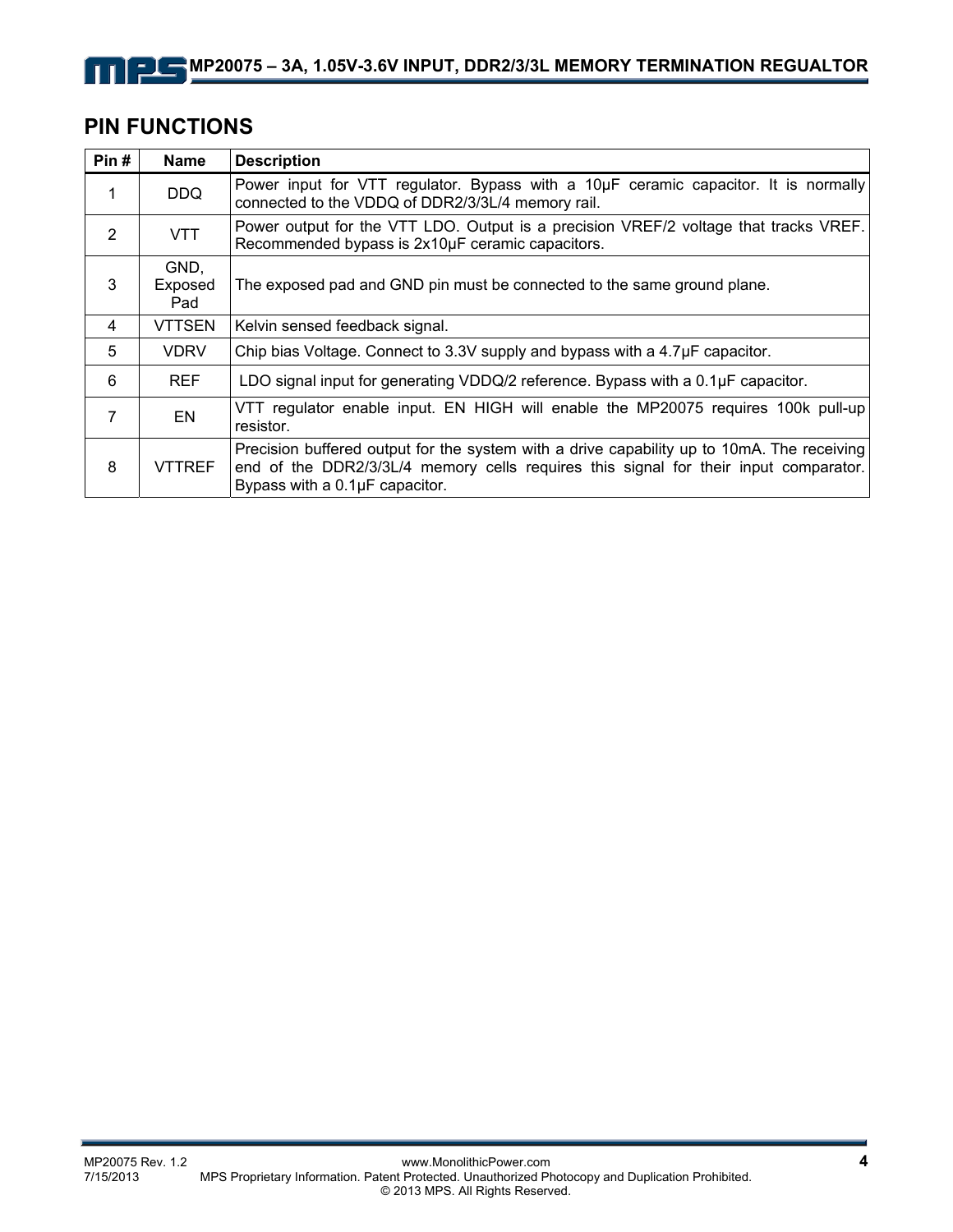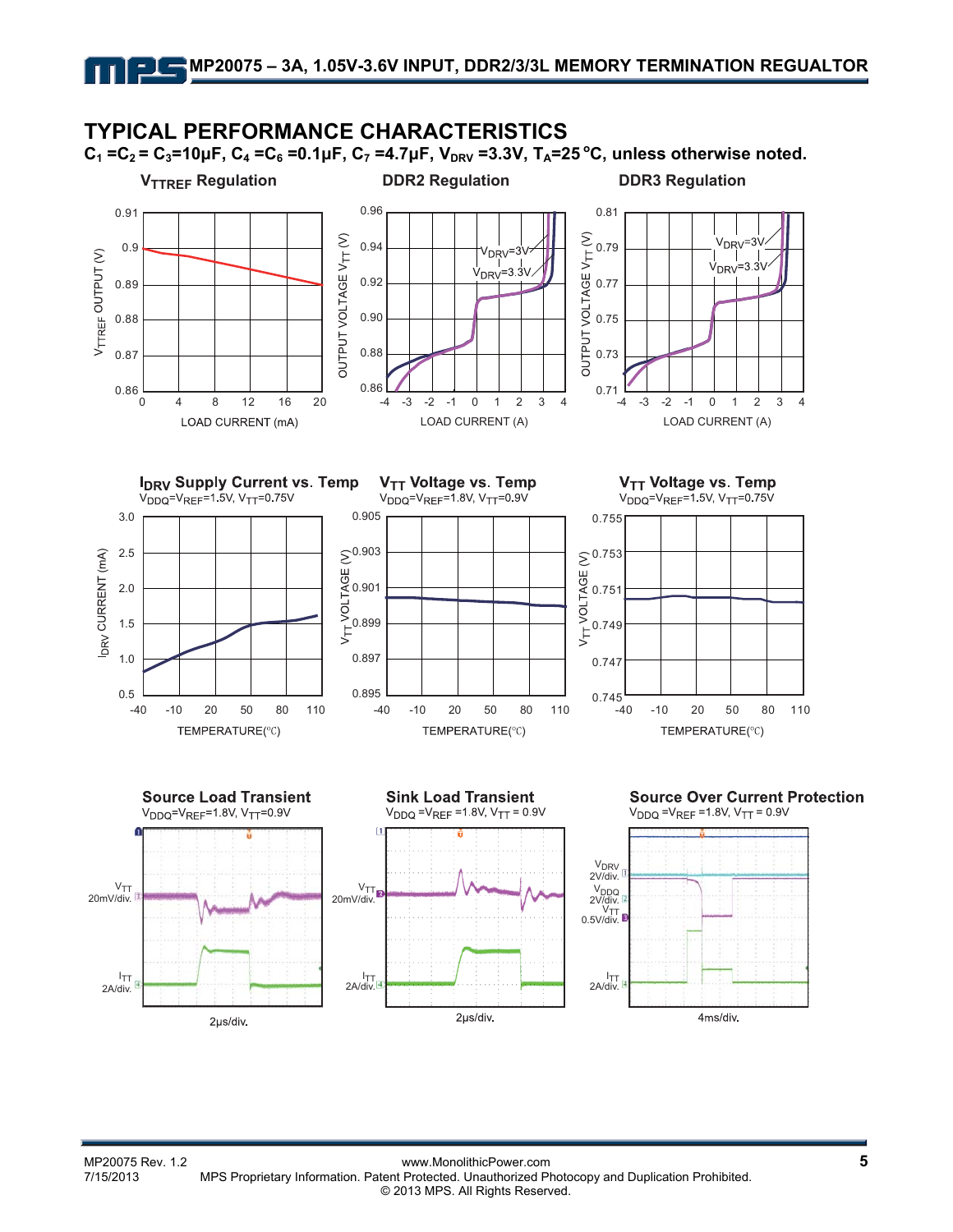







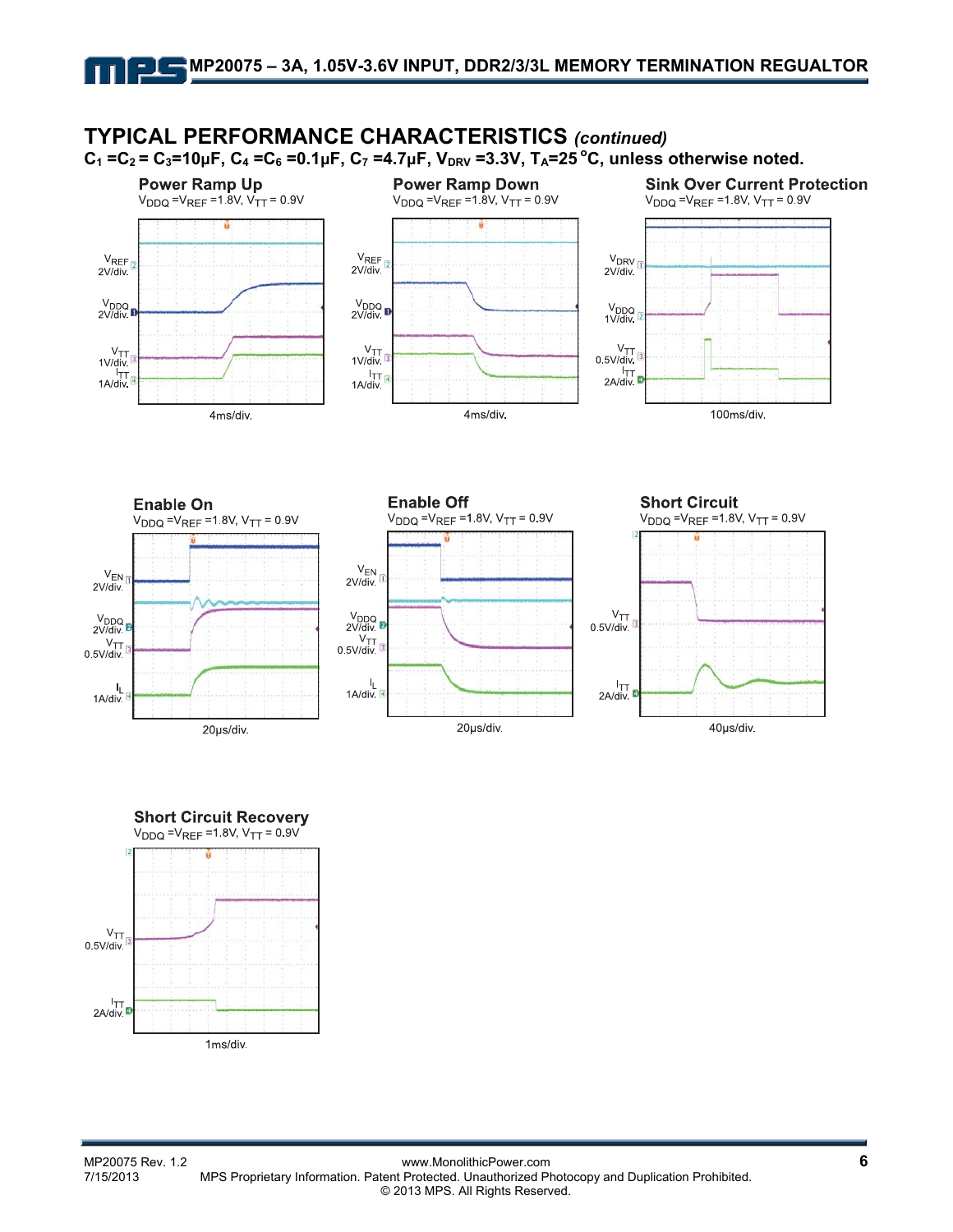### **DETAILED OPERATING DESCRIPTION**



**Figure 1—Function Block Diagram** 

### **Control Logic**

The internal control logic is powered by VDRV. The IC is enabled whenever VDDQ UVLO is pulled low. VTTREF output begins to track VREF/2. When the VTTEN pin is high, the VTT regulator is activated.

### **VTTREF Output**

The VTTREF output tracks VREF/2 with  $\pm 2\%$ accuracy. It has source current capability of up to 10mA. VTTREF should be bypassed to analog ground with a 1.0μF ceramic capacitor for stable operation.

The VTTREF is turned on as long as VDDQ is higher the UVLO threshold. VTTREF features a soft-start and tracks VREF/2.

### **Output Voltages Sensing**

The VTT output voltage is sensed across the VTTSEN and GND pins. The VTTSEN should be connected to the VTT regulation point, which is usually the VTT local bypass capacitor, via a direct sense trace. The GND should be connected via a direct sense trace to the ground of the VTT local bypass capacitor for load.

### **VDDQ UVLO Protection**

For VDDQ under-voltage lockout (UVLO) protection, the MP20075 monitors VDDQ voltage. When the VDDQ voltage is lower than UVLO threshold voltage, the VTT regulator is shut off.

#### **Current Protection of VTT Active Terminator**

To provide protection for the internal FETs, over current limit (OCL) of 4A is implemented.

The LDO has a constant overcurrent limit (OCL) at 4A. This trip point is reduced to 1.0A if the output voltage drops below 1/3 of the target voltage.

#### **Thermal Consideration of VTT Active Terminator**

The VTT terminator is designed to handle large transient output currents. If large currents are required for very long duration, then care should be taken to ensure the maximum junction temperature is not exceeded. The 8-pin MSOP with Exposed PAD has a thermal resistance of 50°C/W (dependent on air flow, and PCB design).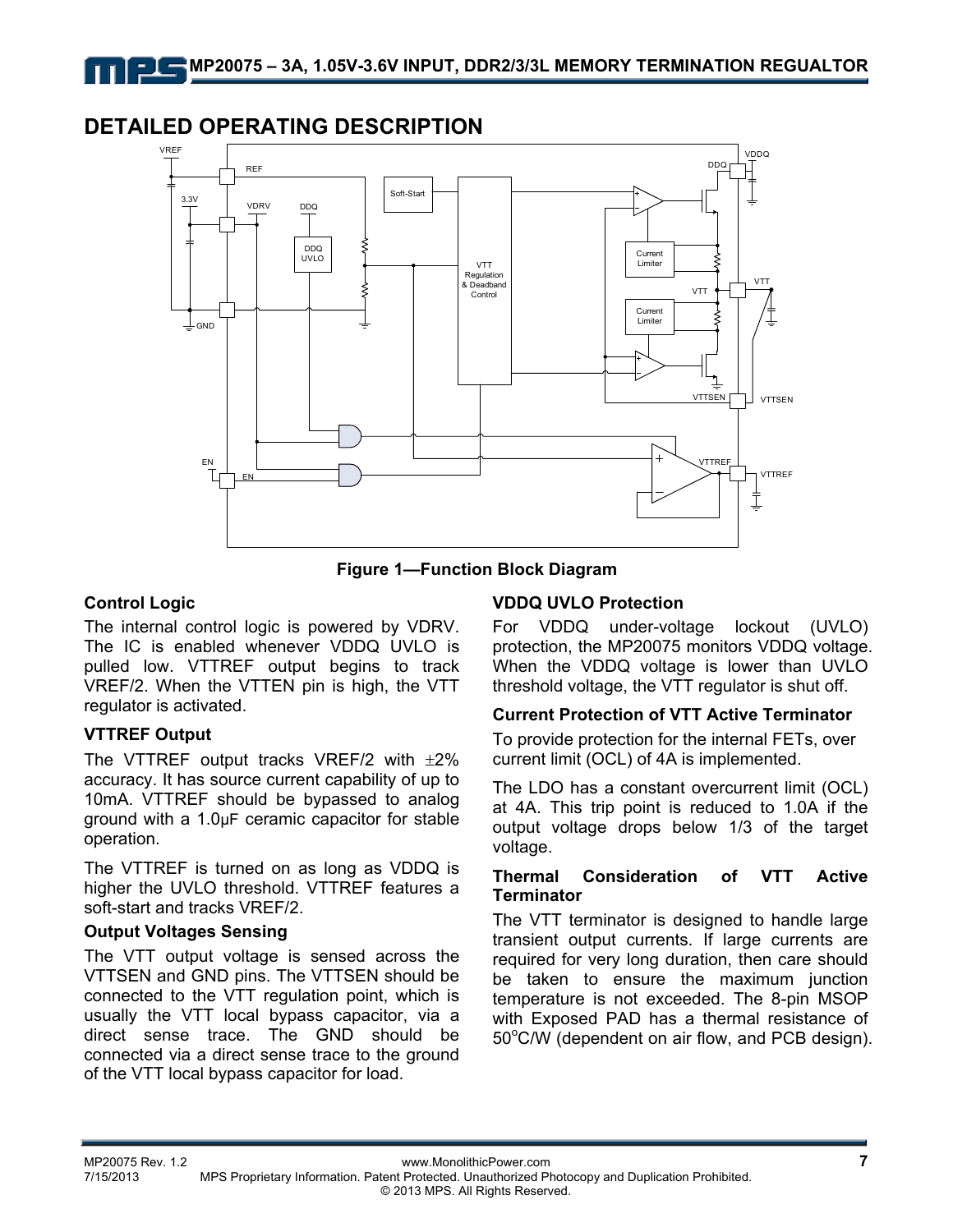In order to take full advantage of the thermal capability of this package, the exposed pad should be soldered directly onto the PCB ground layer to allow good thermal contact. It is recommended that the PCB should have 10 to 15 vias with 0.3mm drill size underneath the exposed thermal pad connecting all the ground layers

### **Supply Voltage Undervoltage Monitor**

The IC continuously monitors VDDQ. If VDDQ is set higher than its preset threshold and VTTEN is high too, the IC will start up.

#### **Thermal Shutdown**

When the chip junction temperature exceeds 150°C, the entire IC is shutdown. The IC resumes normal operation only after the junction temperature dropping below  $125^{\circ}$ C.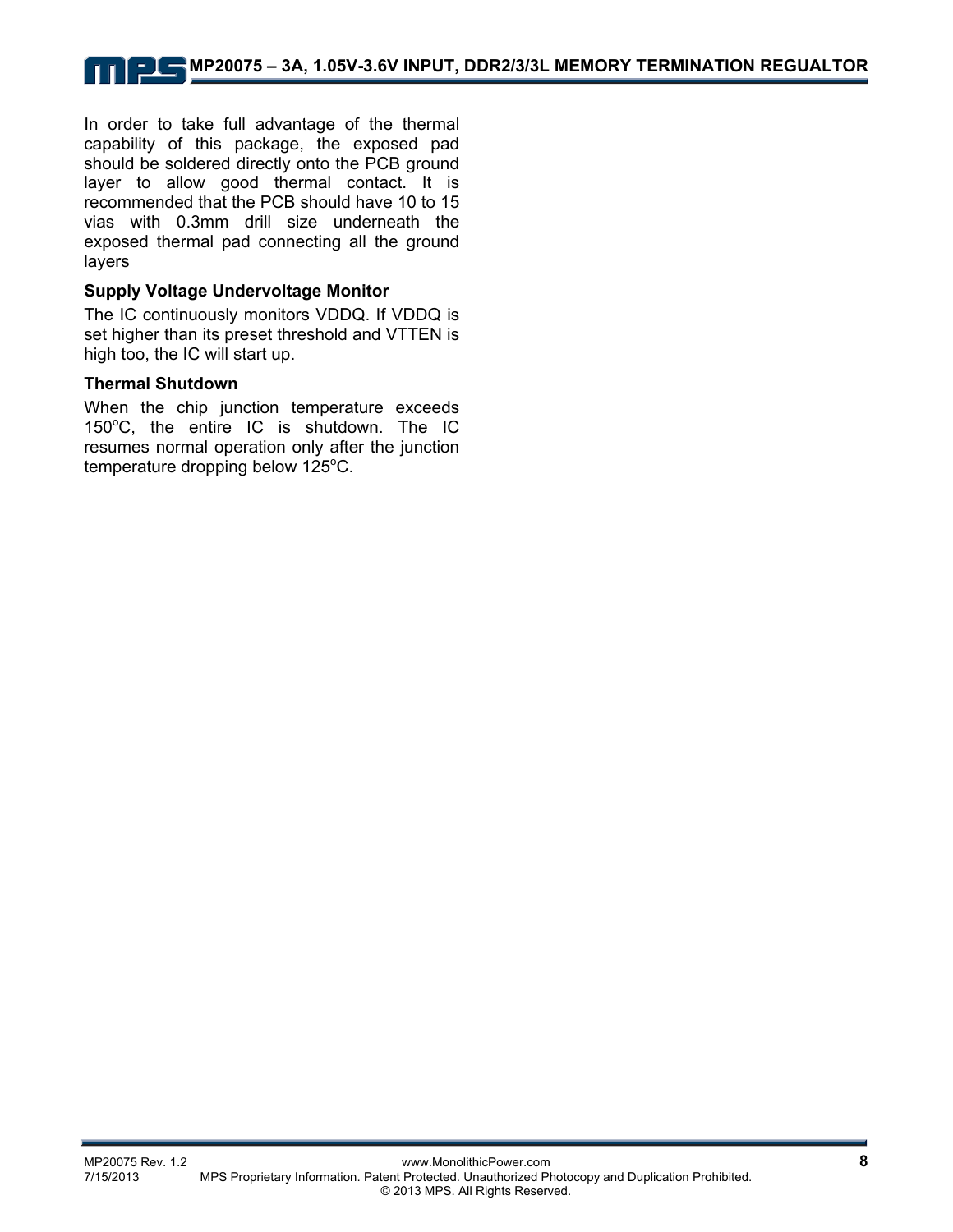## **APPLICATION INFORMATION**

#### **Input Capacitor**

Depending on the trace impedance from the power supply to the part, transient increase of source current is supplied mostly by the charge from the VDDQ input capacitor. Use a 10μF (or more) ceramic capacitor to supply this transient charge. Provide more input capacitance as more output capacitance is used at VTT. In general, use 1/2 COUT for input.

#### **Output Capacitor**

For stable operation, total capacitance of the VTT output terminal can be equal or greater than 20μF. Attach two 10μF ceramic capacitors in parallel to minimize the effect of ESR and ESL. If the ESR is greater than 10mΩ, insert an R-C filter between the output and the VTTSEN input to achieve loop stability. The R-C filter time constant should be almost the same or slightly lower than the time constant of the output capacitor and its ESR.

#### **VDRV Capacitor**

Add a ceramic capacitor with a value between 1.0μF and 4.7μF placed close to the VDRV pin, to stabilize 3.3V from any parasitic impedance from the supply.

#### **Thermal design**

As the MP20075 is a linear regulator, the VTT current flow in both source and sink directions generate power dissipation from the device.

In the source phase, the potential difference between VDDQ and VTT times VTT current becomes the power dissipation, *Psource=(VDDQ-VTT) x Isource* 

In this case, if VDDQ is connected to an alternative power supply lower than VDDQ voltage, power loss can be decreased.

For the sink phase, VTT voltage is applied across the internal LDO regulator, and the power dissipation Psink is:

*Psink=VTT x Isink* 

The device does not sink and source the current at the same time and source/sink current varies rapidly with time. The actual power dissipation to be considered for thermal design is an average of the above values over time.

Another power consumption is the current used for internal control circuitry from VDDQ supply. This power needs to be effectively dissipated from the package.

#### **PCB Layout Guidelines**

Good PCB layout design is critical to ensure high performance and stable operation of the DDR2/3/3L/4 power controller. The following items must be considered when preparing PCB layout:

1. All high−current traces must be kept as short and wide as possible to reduce power loss.

High−current traces are the trace from the input voltage terminal to VDDQ pin, the trace from the VTT output terminal to the load, the trace from the input ground terminal to the VTT output ground terminal, and the trace from VTT output ground terminal to the GND pin.

Power handling and heaksinking of high−current traces can be improved by also routing the same high−current traces in the other layers by the same path and joining them together with multiple vias.

2. To ensure the proper function of the device, separated ground connections should be used for different parts of the application circuit according to their functions.

The VTT output capacitor ground should be connected to the GND pin first with a short trace, it is then connected to the ground plane of GND. The input capacitor ground, the VTT output capacitor ground, the VDDQ decoupling capacitor ground should be connected to the GND plane.

3. The thermal pad of the 8-pin MSOP package should to be connected to GND for better thermal performance. It is recommended to use a PCB with 1 oz or 2oz copper foil.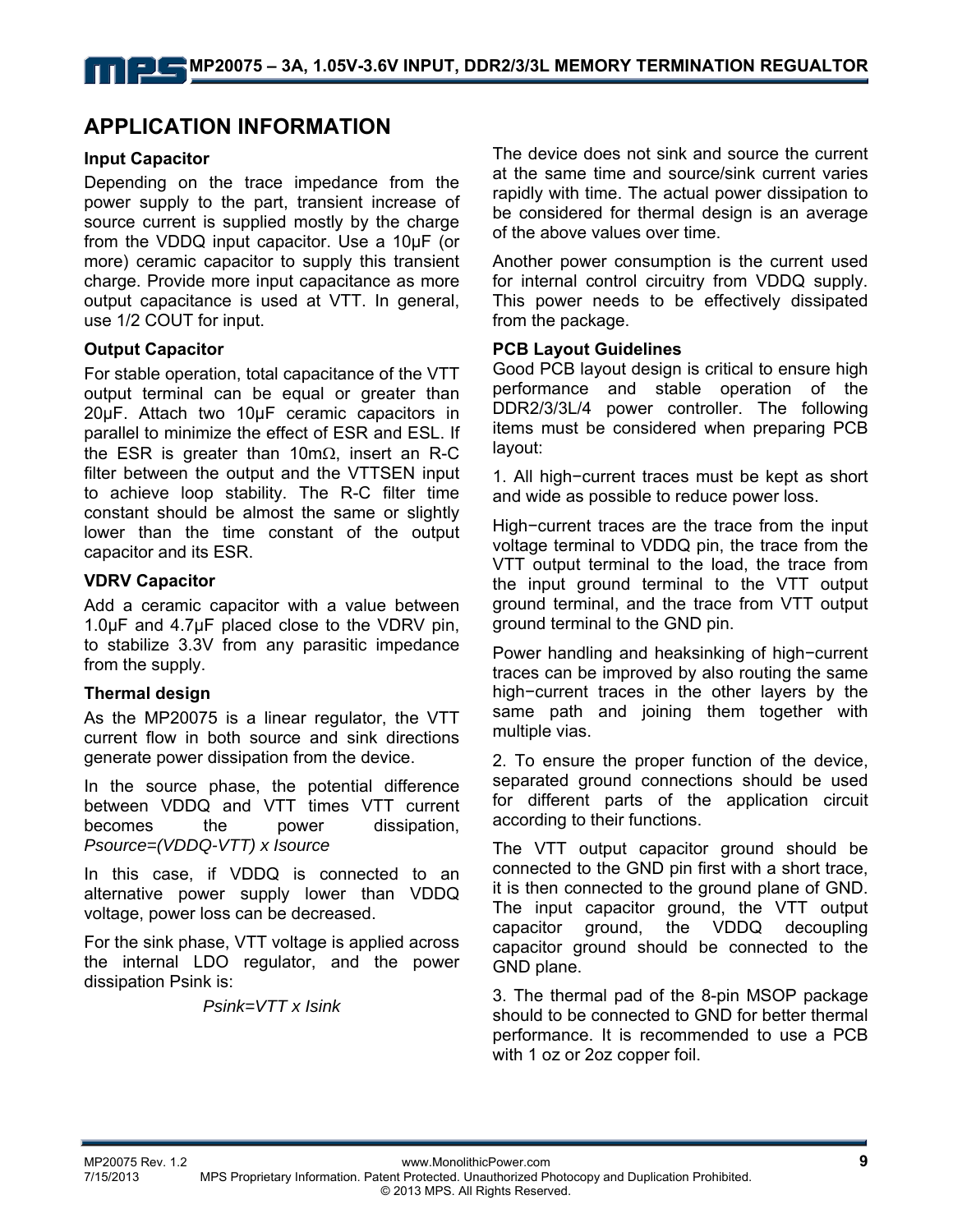4. A separate sense trace should be used to connect the VTT point of regulation, which is usually the local bypass capacitor for load, to the VTTSEN pin.

5. Separate sense trace should be used to connect the VREF point of regulation to the VTTREF pin to ensure the accuracy of the reference voltage to VTT.

6. VDDQ should be connected to VREF Input with wide and short trace if VDDQ is used as the sourcing supply for VTT. An input capacitor of at least 10μF should be added close to the VDDQ pin and bypassed to GND if external voltage supply is used as the VTT sourcing supply.